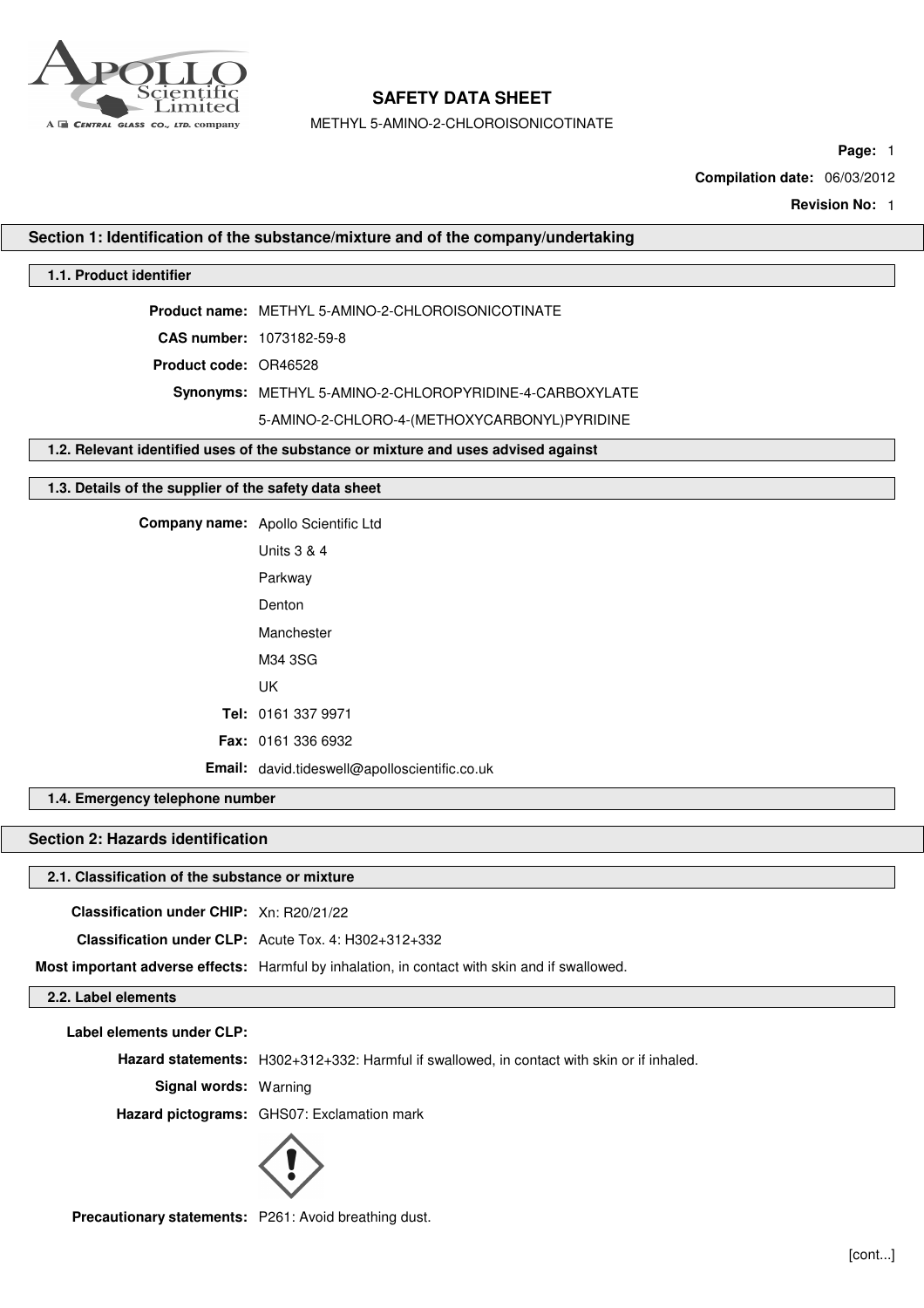## METHYL 5-AMINO-2-CHLOROISONICOTINATE

**Page:** 2

P271: Use only outdoors or in a well-ventilated area.

P280: Wear protective gloves/protective clothing/eye protection/face protection.

**Label elements under CHIP:**

**Hazard symbols:** Harmful.



**Risk phrases:** R20/21/22: Harmful by inhalation, in contact with skin and if swallowed.

**2.3. Other hazards**

**PBT:** This substance is not identified as a PBT substance.

## **Section 3: Composition/information on ingredients**

**3.1. Substances**

**Chemical identity:** METHYL 5-AMINO-2-CHLOROISONICOTINATE

**Section 4: First aid measures**

#### **4.1. Description of first aid measures**

| <b>Skin contact:</b> Remove all contaminated clothes and footwear immediately unless stuck to skin.    |  |  |
|--------------------------------------------------------------------------------------------------------|--|--|
| Drench the affected skin with running water for 10 minutes or longer if substance is still             |  |  |
| on skin. Consult a doctor.                                                                             |  |  |
| <b>Eye contact:</b> Bathe the eye with running water for 15 minutes. Consult a doctor.                 |  |  |
| Ingestion: Wash out mouth with water. Do not induce vomiting. If conscious, give half a litre of water |  |  |

to drink immediately. Consult a doctor.

**Inhalation:** Remove casualty from exposure ensuring one's own safety whilst doing so. Consult a doctor.

**4.2. Most important symptoms and effects, both acute and delayed**

**Skin contact:** There may be irritation and redness at the site of contact.

**Eye contact:** There may be irritation and redness. The eyes may water profusely.

**Ingestion:** There may be soreness and redness of the mouth and throat. Nausea and stomach

pain may occur. There may be vomiting.

**Inhalation:** There may be irritation of the throat with a feeling of tightness in the chest.

## **4.3. Indication of any immediate medical attention and special treatment needed**

## **Section 5: Fire-fighting measures**

## **5.1. Extinguishing media**

**Extinguishing media:** Carbon dioxide, dry chemical powder, foam. Suitable extinguishing media for the surrounding fire should be used.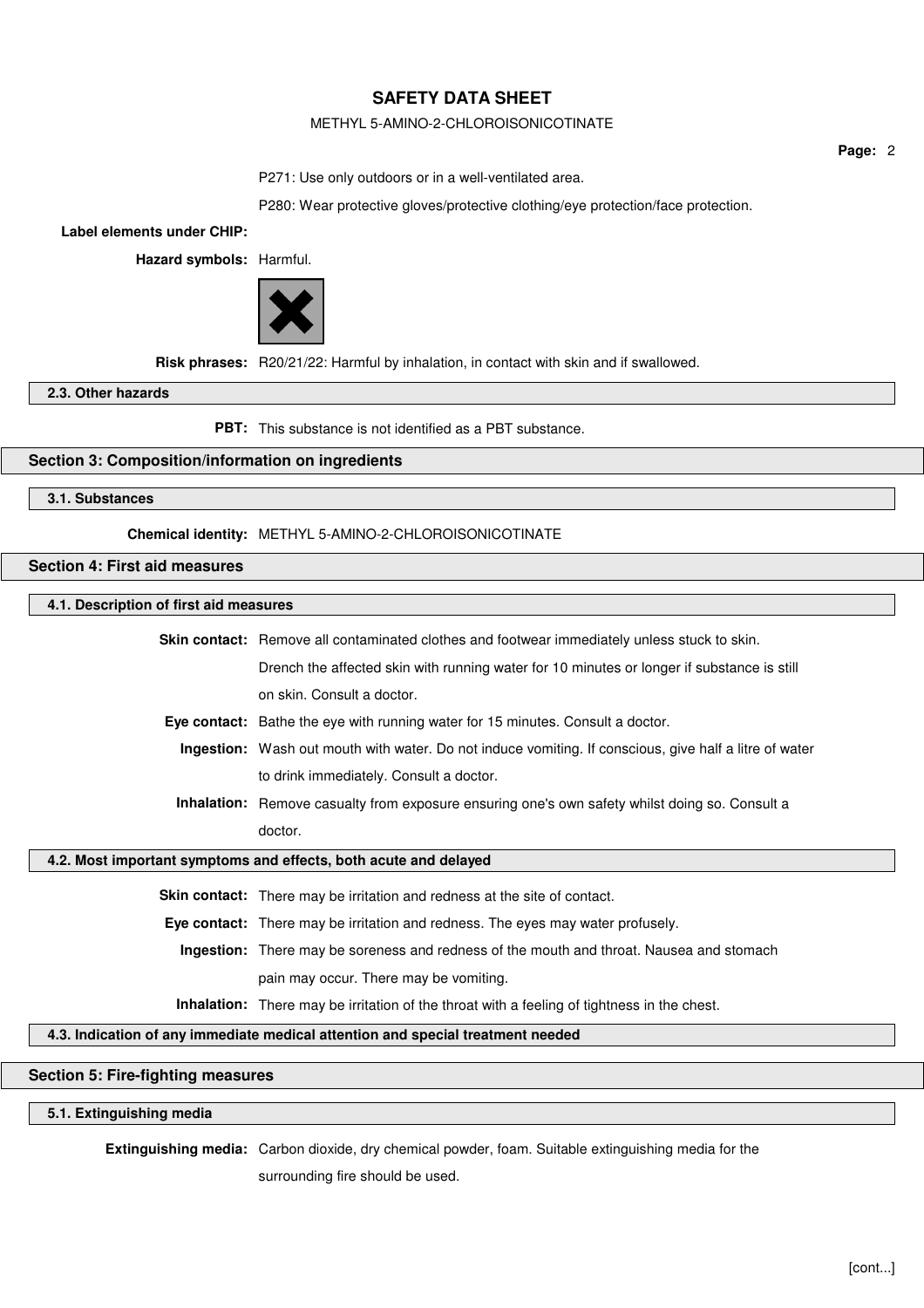### METHYL 5-AMINO-2-CHLOROISONICOTINATE

#### **5.2. Special hazards arising from the substance or mixture**

**Exposure hazards:** In combustion emits toxic fumes. Carbon oxides. Nitrogen oxides (NOx). Hydrogen

chloride (HCl).

#### **5.3. Advice for fire-fighters**

**Advice for fire-fighters:** Wear self-contained breathing apparatus. Wear protective clothing to prevent contact with skin and eyes.

### **Section 6: Accidental release measures**

## **6.1. Personal precautions, protective equipment and emergency procedures**

**Personal precautions:** Refer to section 8 of SDS for personal protection details. If outside do not approach from downwind. If outside keep bystanders upwind and away from danger point. Mark out the contaminated area with signs and prevent access to unauthorised personnel.

#### **6.2. Environmental precautions**

**Environmental precautions:** Do not discharge into drains or rivers.

### **6.3. Methods and material for containment and cleaning up**

**Clean-up procedures:** Transfer to a closable, labelled salvage container for disposal by an appropriate

method.

### **6.4. Reference to other sections**

## **Section 7: Handling and storage**

#### **7.1. Precautions for safe handling**

**Handling requirements:** Avoid direct contact with the substance. Ensure there is sufficient ventilation of the area.

Do not handle in a confined space. Avoid the formation or spread of dust in the air. Only

use in fume hood.

#### **7.2. Conditions for safe storage, including any incompatibilities**

**Storage conditions:** Store in cool, well ventilated area. Keep container tightly closed. Store under Argon.

**Suitable packaging:** Must only be kept in original packaging.

#### **7.3. Specific end use(s)**

**Specific end use(s):** No data available.

## **Section 8: Exposure controls/personal protection**

## **8.1. Control parameters**

**Workplace exposure limits:** Not applicable.

## **8.2. Exposure controls**

**Engineering measures:** Ensure there is sufficient ventilation of the area.

**Respiratory protection:** Self-contained breathing apparatus must be available in case of emergency. Respiratory

protective device with particle filter.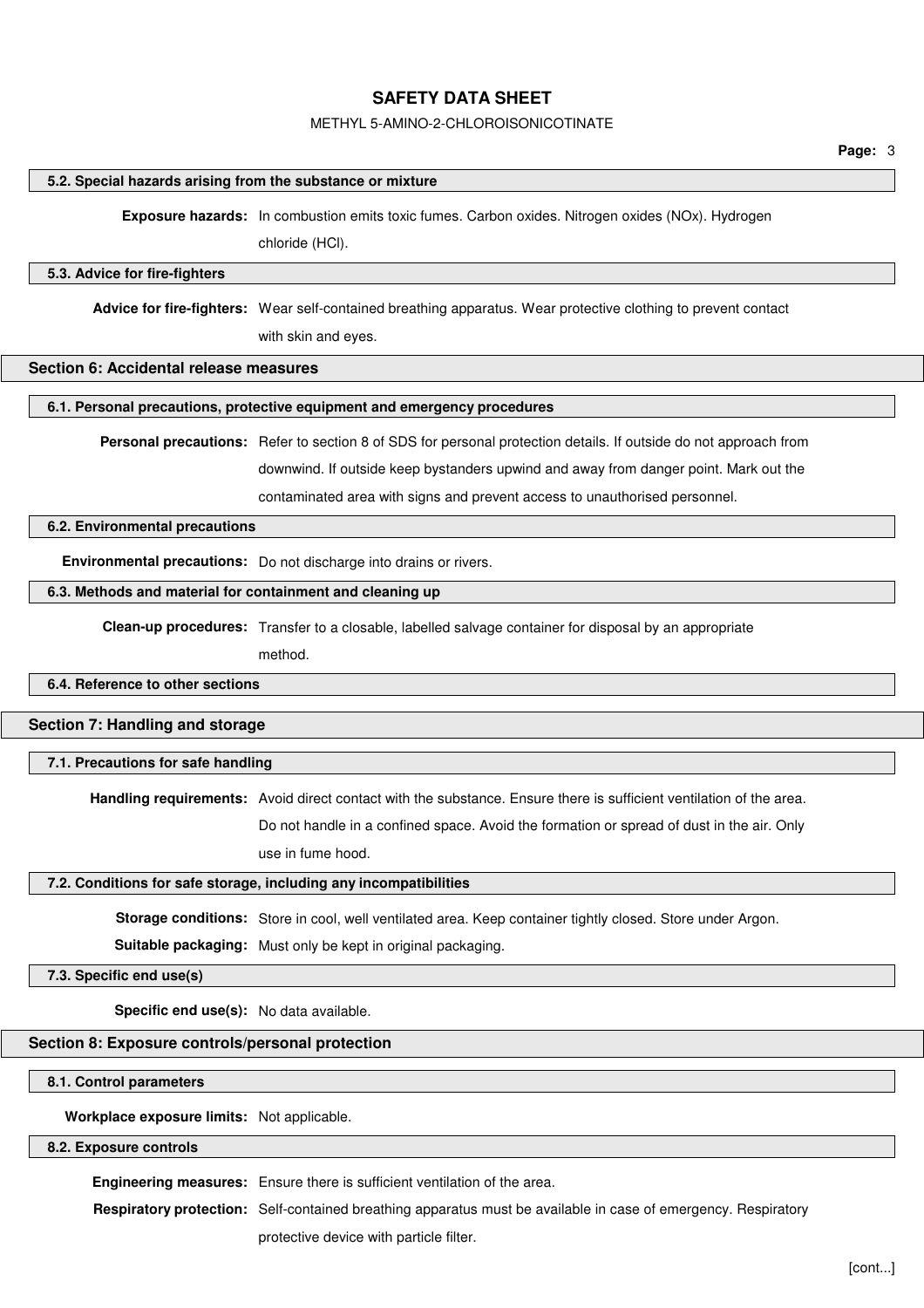### METHYL 5-AMINO-2-CHLOROISONICOTINATE

**Hand protection:** Protective gloves.

**Eye protection:** Safety glasses. Ensure eye bath is to hand.

**Skin protection:** Protective clothing.

# **Section 9: Physical and chemical properties**

### **9.1. Information on basic physical and chemical properties**

**State:** Powder

**9.2. Other information**

**Other information:** Not applicable.

### **Section 10: Stability and reactivity**

**10.1. Reactivity**

**Reactivity:** Stable under recommended transport or storage conditions.

**10.2. Chemical stability**

**Chemical stability:** Stable under normal conditions.

## **10.3. Possibility of hazardous reactions**

**Hazardous reactions:** Hazardous reactions will not occur under normal transport or storage conditions.

## **10.4. Conditions to avoid**

**Conditions to avoid:** Heat.

**10.5. Incompatible materials**

**Materials to avoid:** Strong oxidising agents. Strong acids.

## **10.6. Hazardous decomposition products**

Haz. decomp. products: In combustion emits toxic fumes of carbon dioxide / carbon monoxide. Nitrogen oxides

(NOx). Hydrogen chloride (HCl).

## **Section 11: Toxicological information**

## **11.1. Information on toxicological effects**

## **Relevant hazards for substance:**

| Hazaro                      | Route       | Basis              |
|-----------------------------|-------------|--------------------|
| Acute toxicity (ac. tox. 4) | INH DRM ING | Based on test data |

## **Symptoms / routes of exposure**

**Skin contact:** There may be irritation and redness at the site of contact.

**Eye contact:** There may be irritation and redness. The eyes may water profusely.

**Ingestion:** There may be soreness and redness of the mouth and throat. Nausea and stomach

pain may occur. There may be vomiting.

**Inhalation:** There may be irritation of the throat with a feeling of tightness in the chest.

**Page:** 4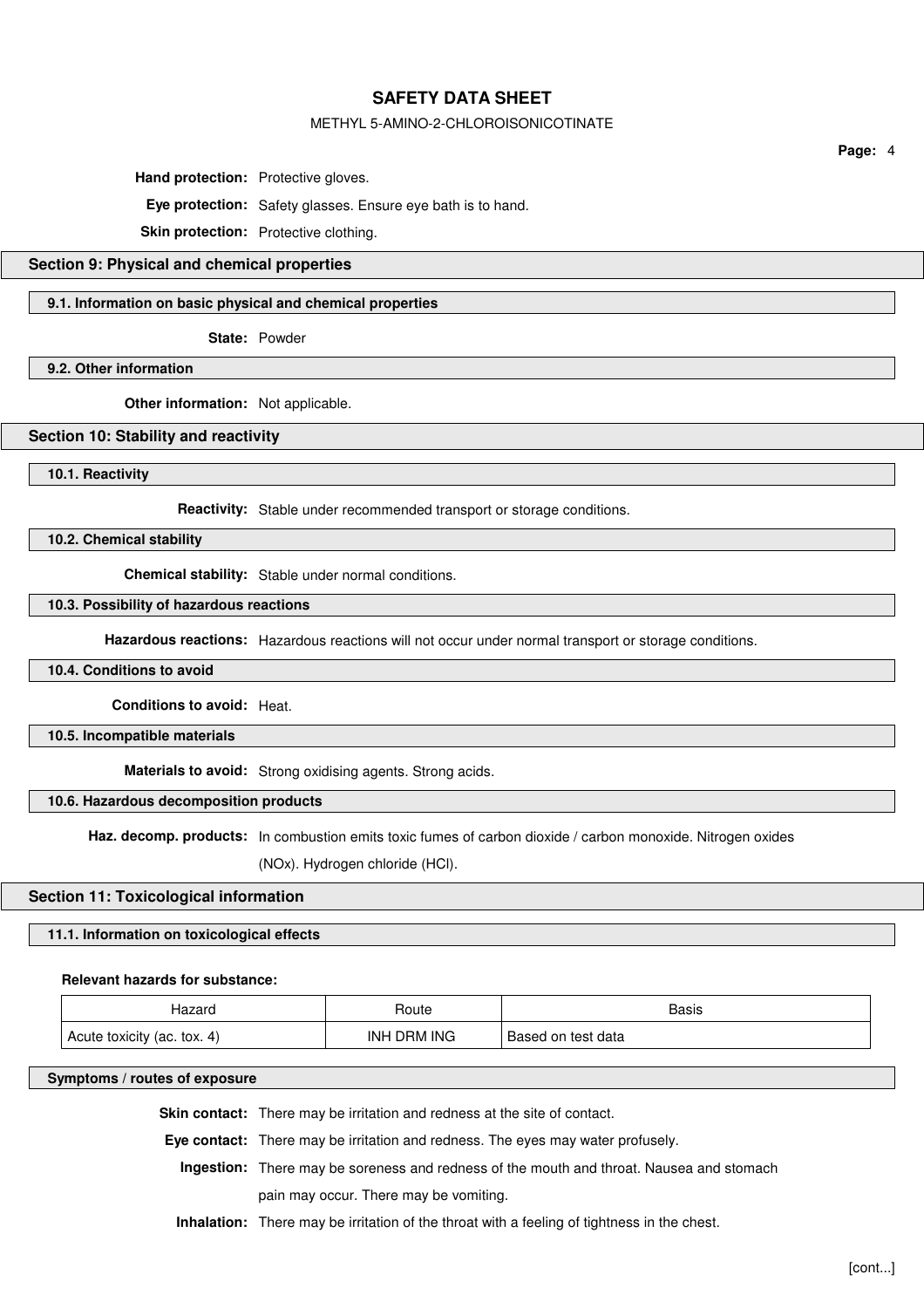### METHYL 5-AMINO-2-CHLOROISONICOTINATE

**Page:** 5

**Other information:** High hazard Class III chemical : assigned according to Cramer decision tree with

extensions (predicted \*) Structural alert for genotoxic carcinogenicity. (predicted \*)

## **Section 12: Ecological information**

**12.1. Toxicity**

**Ecotoxicity values:** Not applicable.

### **12.2. Persistence and degradability**

**Persistence and degradability:** No data available.

## **12.3. Bioaccumulative potential**

**Bioaccumulative potential:** No data available.

**12.4. Mobility in soil**

**Mobility:** No data available.

## **12.5. Results of PBT and vPvB assessment**

**PBT identification:** This substance is not identified as a PBT substance.

## **12.6. Other adverse effects**

**Other adverse effects:** No data available.

## **Section 13: Disposal considerations**

#### **13.1. Waste treatment methods**

**Disposal operations:** MATERIAL SHOULD BE DISPOSED OF IN ACCORDANCE WITH LOCAL, STATE AND FEDERAL REGULATIONS **Disposal of packaging:** Dispose of as special waste in compliance with local and national regulations Observe all federal, state and local environmental regulations. **NB:** The user's attention is drawn to the possible existence of regional or national

regulations regarding disposal.

### **Section 14: Transport information**

**Transport class:** This product does not require a classification for transport.

## **Section 15: Regulatory information**

**15.1. Safety, health and environmental regulations/legislation specific for the substance or mixture**

## **15.2. Chemical Safety Assessment**

**Chemical safety assessment:** A chemical safety assessment has not been carried out for the substance or the mixture

by the supplier.

## **Section 16: Other information**

**Other information**

**Other information:** This safety data sheet is prepared in accordance with Commission Regulation (EU) No